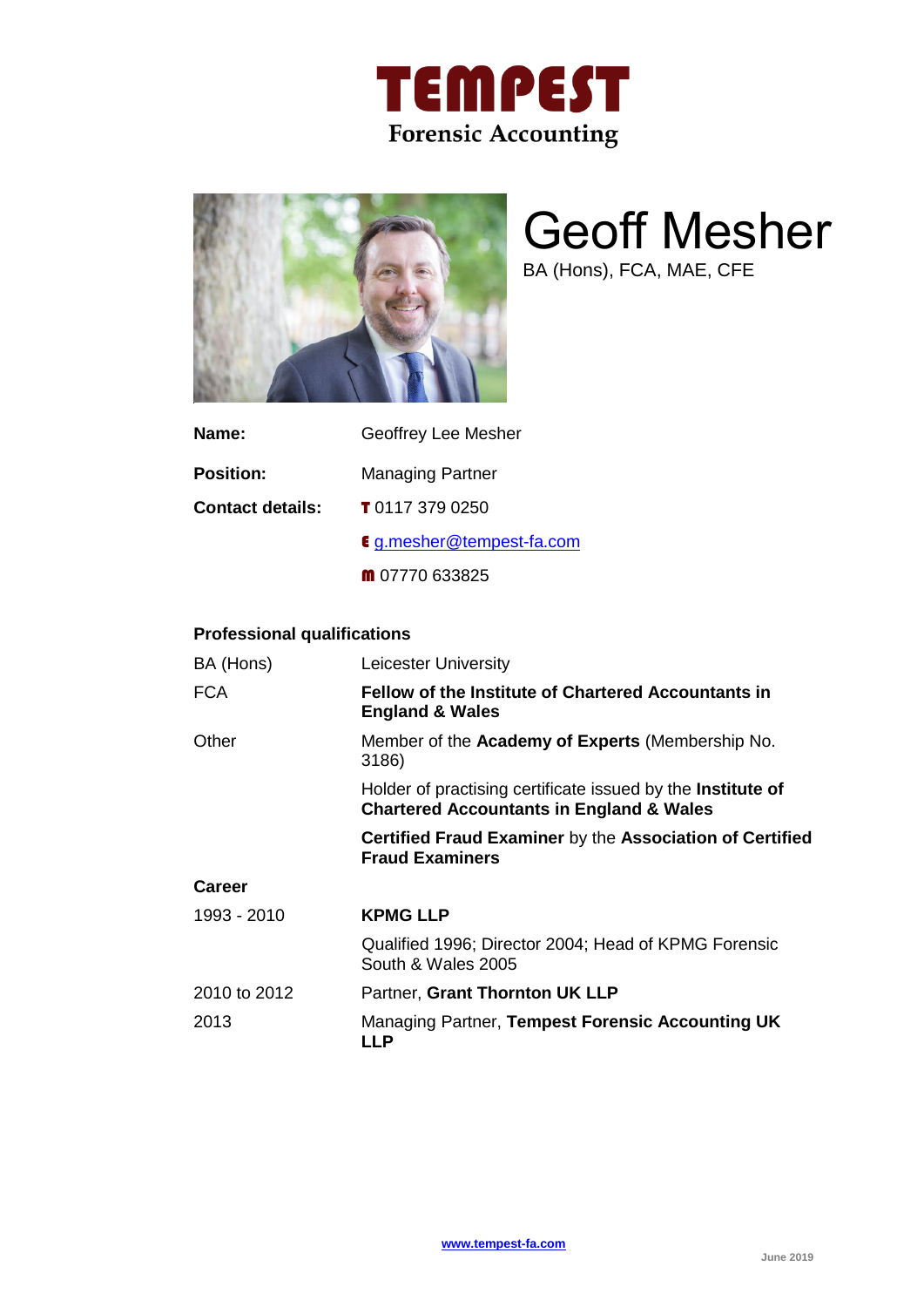## **Overview**

Geoff is Managing Partner at Tempest Forensic Accounting UK LLP. He began his forensic accounting career in 1993 whilst with KPMG. More recently he was a partner at Grant Thornton UK LLP prior to setting up his own practice in 2013. Geoff is a member of the Academy of Experts and Certified Fraud Examiner.

Geoff's work falls in to three main categories: expert witness and advisory work in respect of the quantification of loss (including business valuation) in civil litigation; valuation of privately held businesses in family proceedings; and, financial investigations including fraud investigation and expert witness work in criminal cases.

Accordingly, he has produced accounting expert reports and worked on numerous quantification of loss and valuation engagements arising from a wide range of commercial, professional negligence, matrimonial and other disputes. He has carried out many transaction dispute engagements (business sale and purchases), either in the role of determining expert or assisting one of the parties to the dispute as well as advising on quantum of loss in Warranty and Indemnity insurance claims.

Geoff has been engaged as an expert witness and/or adviser in a number of criminal cases, for both the prosecution and defence. These have included fraud and theft cases as well as Proceeds of Crime Act (PoCA) proceedings.

Geoff has led many fraud investigations, investigating both misappropriation of assets and fraudulent financial reporting for private sector companies and public institutions. He has also advised on professional negligence claims against accountants arising from frauds in organisations that they audit. Geoff has carried out Fraud Risk Management work across a number of sectors. He is a Director of the Wales Fraud Forum and member of the Association of Certified Fraud Examiners. He has worked on a number of other regulatory assignments and investigations.

He carries out non-contentious valuations of private companies, partnerships and sole trader businesses as well as intellectual property related valuations.

Geoff's particular areas of sector expertise include owner managed businesses, sports & leisure, financial services and not-for-profit organisations. He has carried out assignments in the retail, manufacturing, technology and other sectors.

#### **Representative client experience**

#### **Commercial disputes/quantification of loss for individuals**

- Engaged as accounting expert witness (both party appointed and single joint expert) in various matters requiring business valuations, including disputes involving the estates of deceased; compulsory purchase orders; commercial agency terminations; shareholder disputes and warranty disputes pursuant to sales or acquisitions of businesses.
- Calculation of consequential loss arising from the mis-sale of Interest Rate Hedging Products (IRHP). Engagements have dealt with clients in the FCA Redress Scheme and in litigation. Geoff was an expert accounting witness in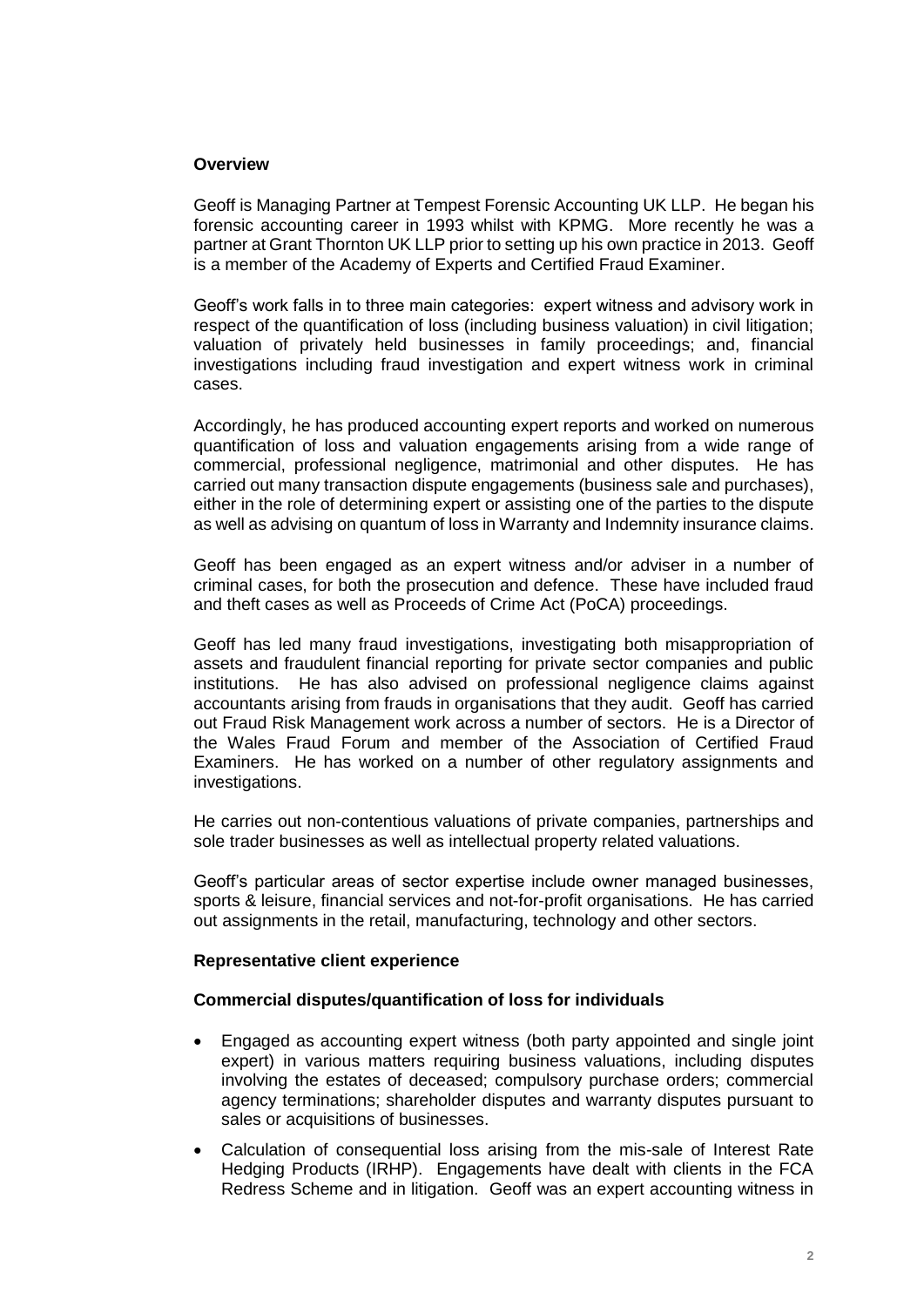the Property Alliance Group v RBS (reported case) and the Wall v RBS cases, as well as in numerous others.

- Quantification of losses arising from various commercial disputes including both losses under breach of contract, breach of warranty and tort. Examples include:
	- o Instructed as expert in respect of both quantum and liability issues in accounting professional negligence cases.
	- o Engaged as expert witness to consider the historic solvency of a company involved in forward trading of maritime freight contracts pursuant to litigation.
	- o Engaged as an expert witness to give his opinion on the loss of profits suffered by a care home owner following actions by a local council.
	- o Engaged as expert witness to provide his opinion on losses arising from a contractual dispute between a construction company and local borough council.
- Advising insurers on Warranty and Indemnity claims; acting as expert in warranty cases. Geoff gave evidence in the High Court in the reported Ageas v KwikFit (UK) Ltd warranty and indemnity case.
- Appointed as accounting expert witness (or in an advisory capacity) to value business pursuant to various actions, including:
	- o Engaged on numerous occasions as accounting expert to value the compensation figure pursuant to the termination of a longstanding agency agreement (using principles from Lonsdale v Hallam).
	- $\circ$  Preparing an expert report valuing a minority shareholding in an automotive parts supply business in connection with a shareholder dispute (s994).
	- o Appointed to value shares in privately held businesses pursuant to probate disputes.
	- $\circ$  Engaged to supply expert advice on the valuation of businesses subject to Compulsory Purchase Order.
- Appointed as expert to deal with quantification in fatal accident claim relating to a leading academic.
- Working on various International Arbitration commercial disputes.

*Solicitors that have instructed Geoff at Tempest in commercial matters include:*

CMS Cameron McKenna Narbarro Olswang; Bird & Bird; Norton Rose Fulbright; Hausfeld LLP; Shoosmiths; Simmons & Simmons; Mishcon de Reya; Burges Salmon; Blake Morgan; Berry Smith; Osborne Clarke; Moorcrofts; TLT; Bond Dickenson; Foot Anstey; Wannops; Pitmans; DAC Beachcroft; Darwin Gray; Bevan Brittan; Cooke, Young & Keiden; Harrison Clarke Rickerbys; Weightmans; JCP Solicitors; Clarke Willmott; Tozers

#### **Matrimonial/Financial Remedies**

• Engaged on numerous occasions to act as single joint expert to value businesses in various matrimonial matters (on over 100 occasions).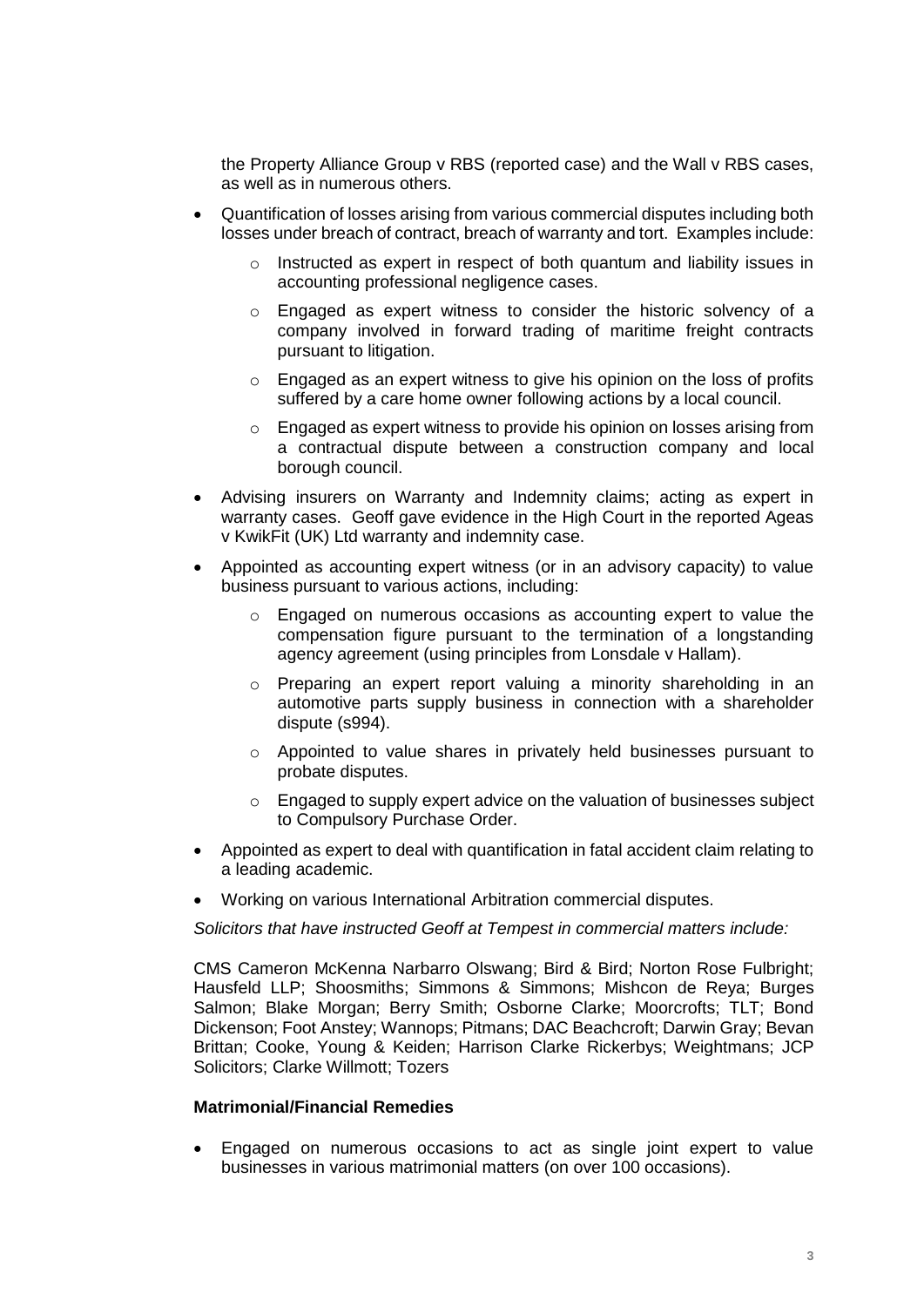- Engaged to act variously as party appointed expert and "shadow" expert or advisor in respect of Form E questionnaires, review of SJE valuations and other financial aspects including providing assistance in negotiating settlements.
- Providing accountancy expertise and advice to the instructing solicitors to assist in the investigation of a respondent's financial resources in a matrimonial matter.
- Geoff has given evidence in Court as both a party appointed and single joint expert on matrimonial matters.

*Solicitors that have instructed Geoff at Tempest in family matters include:*

Vardags; Atkinsons; Tony Roe Solicitors; Paris Smith; Goughs; Gregg Latchams; Penningtons Manches; Wendy Hopkins Family Law Practice; Wendy Hopkins; Wedlake Bell; Stephens & Scown; Leigh Edwards; Lyons Davidson; Rickerbys; Collyer Bristow; Charles Russell Speechleys; Neves; Glanvilles; Clarke Willmott; Ellis Jones; Coffin Mew; George Ide; Fisher Meredith; Thrings

# **Fraud, crime and investigations**

- Geoff has been appointed to assist with numerous fraud and compliance investigations and civil fraud cases. He uses his experience to advise companies on fraud risk mitigation. Examples of Geoff's work include:
	- o Leading a multi-million pound misappropriation and black-hole investigation at a major UK company and drafting reports which were submitted to both the police and the company's insurers.
	- o Engaged as expert to investigate and quantify losses arising from the alleged fraudulent under-reporting of failures against key performance indicators in a commercial contract (PFI).
	- o Investigation into malfeasance and alleged fraud by a managing director. We collected evidence and provided a report for group management and the group's insurers.
	- $\circ$  Investigation at a city council into the tendering process for a development site following complaints and accusations from interested parties.
	- $\circ$  Review of anti-fraud policies and procedures at a city council following discovery of a procurement fraud.
	- o Investigation into the authorisation and level of redundancy payments made by a local council to certain council officers.
	- o Carrying out various fraud and misconduct investigations especially employee fraud and black-hole issues.
	- o Carrying out fraud risk assessment, fraud awareness and fraud risk management engagements with companies and not-for-profit organisations across a range of different sectors.
- Engaged as accounting expert for the prosecution or defence in a number of fraud cases/trials. Geoff's evidence has dealt with an analysis of personal bank accounts, considered aspects of the defendant's spending profile and calculated a benefit figure. Geoff has given evidence in the Crown Court in front of a jury on a number of occasions (see below). Examples include: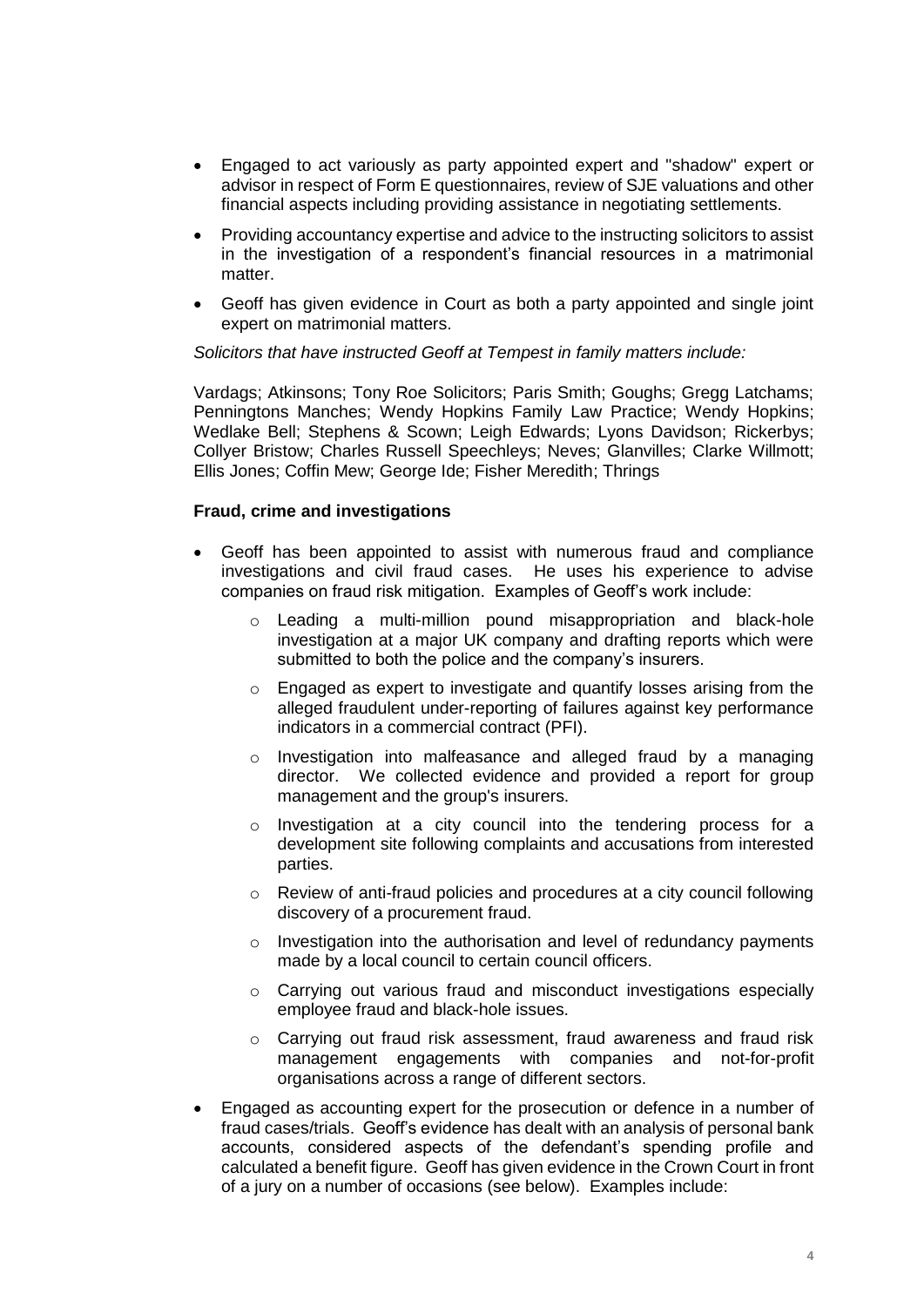- $\circ$  Engaged to act as expert witness assessing the likely level of fraud and benefit under the Proceeds of Crime Act.
- o Acting as expert witness to quantify the benefit obtained by two convicted fraudsters pursuant to confiscation hearings in the Crown Court.
- o Appointed as expert by the defence in cases including moneylaundering and POCA.
- o Acting as accounting expert witness in a case where an accountant was being prosecuted by BIS under the Aiders and Abetters Act 1861.
- $\circ$  Instructed by a police force to act as expert accountant in response to a loss of profits action following confiscation.
- $\circ$  Appointed by the Crown as accounting expert witness in a high profile fraud/money laundering case involving bank funds and turnaround consultants; known in the press as the "HBOS Reading Fraud", Geoff was in the witness box for eight days.
- o Instructed as expert witness in relation to police investigations into the football sector.
- o Instructed by Trading Standards in respect of fraudulent trading issues.

*Geoff has carried out engagements in this area for:* CPS; Thames Valley Police; Devon & Cornwall Police; Gloucestershire Constabulary; City of London Police; SFO; Edmonds Marshall & McMahon; Trading Standards and various criminal defence firms including Hodge Jones & Allen, Berkeley Square Solicitors, Peters & Peters and Foot Anstey.

#### **Transaction disputes, Warranty & Indemnity and expert determinations**

- Assisting various clients with completion accounts and earn-out disputes; especially drafting submissions for one party and advising on the expert determination process from the accountant's perspective.
- Geoff has acted as an independent expert determiner on a number of occasions in earn-out, completion accounts and other valuation or quantification based disputes. He has also acted as expert to determine losses pursuant to business interruption.
- Engaged as expert or adviser with respect to numerous warranty claims pursuant to business sales and purchases. Geoff has assisted on aspects of liability and quantum for claimant and defendant on numerous occasions.
- Providing advice to clients in respect of the quantification of claims under Warranty & Indemnity insurance policies.
- Leading the forensic team advising the client on its multi-million pound earn-out dispute. Geoff's work included drafting submissions on behalf of the client to the Independent Accountant and giving oral evidence during a hearing on the matter.
- Engaged to act as independent expert to determine an amount due to a former director of a building and construction industry company under his severance agreement.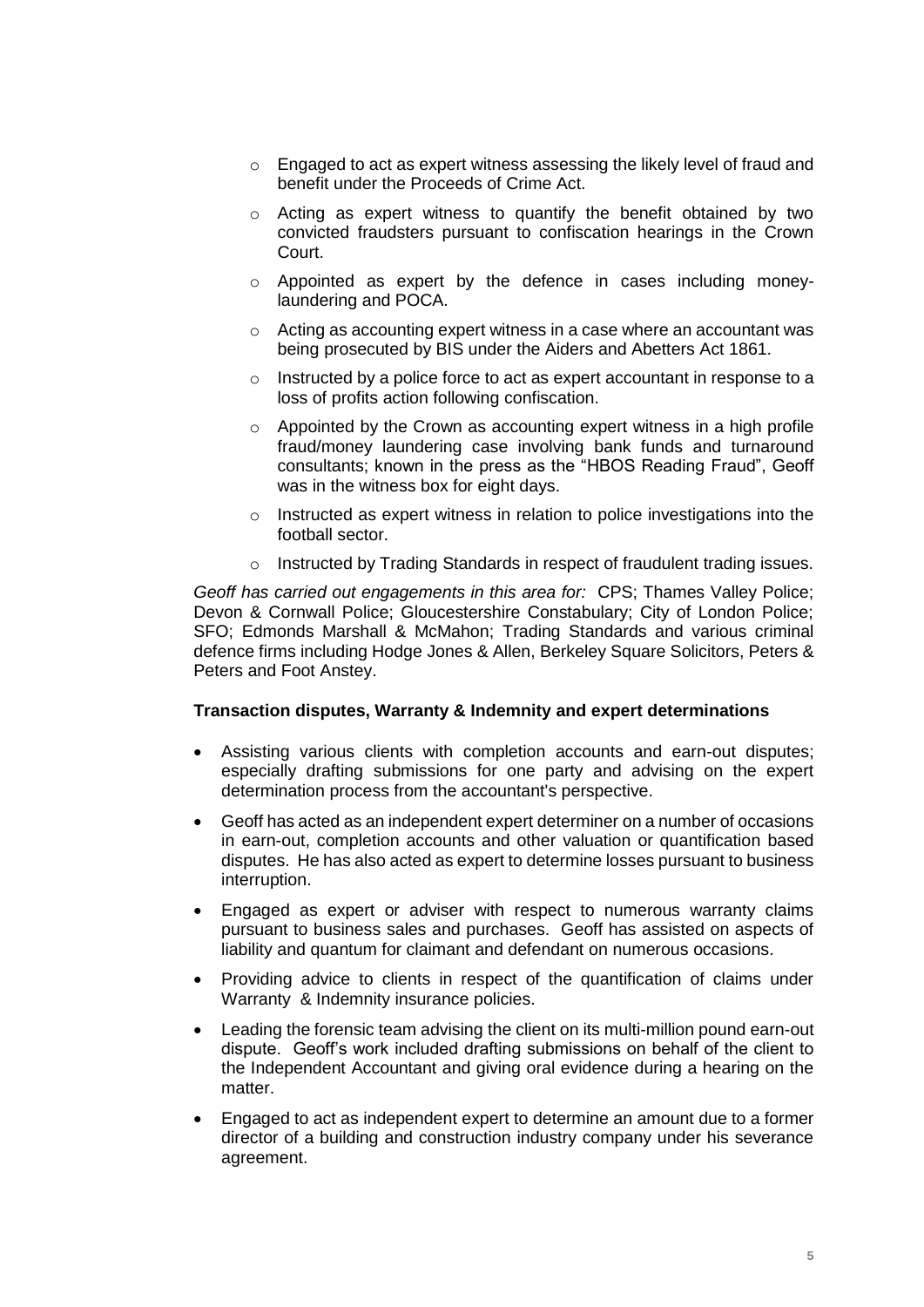• Geoff has advised on the financial aspects of draft sale and purchase agreements in hundreds of deals focussing on accounting definitions, completion and earn-out processes and accounting warranties.

## **Non-contentious valuations**

- Geoff carries out IP valuations and has considered assets including websites, mobile phone apps, brands and client databases.
- Geoff carries out business and share valuations in non-contentious matters.

# **Regulatory matters**

- Geoff has been appointed as Monitoring Trustee on two occasions once by the European Commission in respect of the Fisher Scientific and Thermo Electron merger and once by the Turkish Competition Board in respect of Cadbury Schweppes's purchase of Kent Gida.
- Producing a report explaining the financial position of a high profile football club in connection with DTI investigations into the conduct of the former directors.
- Geoff has worked on regulatory investigations in the financial services sector including pension miss-selling and the investigation into Second World War era dormant Swiss Bank accounts.

## **Cases in which Geoff has given oral evidence**

- **R v Balshaw**, Patel and Healy Geoff was instructed by the Crown and gave evidence in Reading Crown Court.
- **H v Sussex Police** Geoff gave oral evidence in a case where the police were being sued for loss of profits following a cash seizure pursuant to the Proceeds of Crime Act.
- **G v G** Geoff gave oral evidence as to the value of each of the husband's and wife's businesses in ancillary relief proceedings.
- Geoff gave oral evidence to the Independent Accountant determining a multimillion pound earn-out dispute.
- **Oriole v Brent** Geoff gave oral evidence at the adjudication hearing.
- **B v B** Geoff gave evidence at the Bristol Combined Court in a matrimonial valuation matter.
- **D v D** Geoff gave evidence with respect to business valuation issues at Swansea Justice Centre.
- **R v Dean** oral evidence in the Crown Court pursuant to a Proceeds of Crime Act case.
- **Ageas v AIG** Geoff gave evidence over two days in a multi-million pound warranty claim heard in the Royal Courts of Justice.
- **M v M** Evidence given as business valuation expert in the Gloucester & Cheltenham Family Court in respect of a matrimonial matter.
- **R v Simkus & Kurach** Geoff gave evidence in Southwark Crown Court at a Newton Hearing pursuant to the sentencing of two individuals.
- **Beeny v MGAL** Geoff gave evidence over two days in this commercial dispute being heard in the Bristol Combined Court.